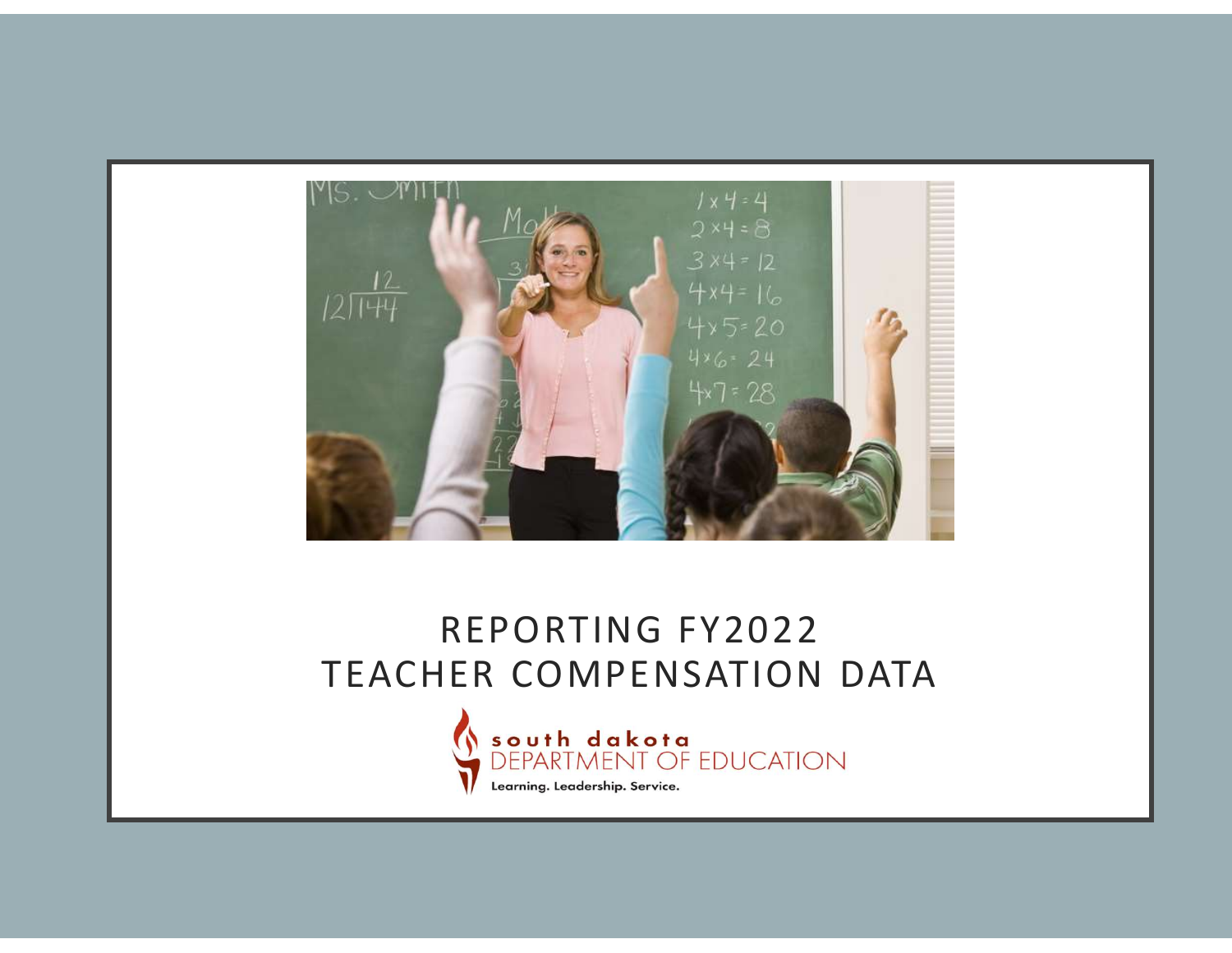- 1. Login to AFR https://apps.sd.gov/DP42LaunchPad/Logon.aspx Login and passwords same as last year 2. Iso 1. In the AFR – https://apps.sd.gov/DP42LaunchPad/Logon.aspx<br>
Login and passwords same as last year<br>
2. If you need your password reset – contact:<br>
Office of State Aid & School Finance – 605-773-3248 n to AFR – <u>https://apps.sd.gov/DP42LaunchPad/Logon.aspx</u><br>Login and passwords same as last year<br>u need your password reset – contact:<br>Office of State Aid & School Finance – 605-773-3248<br>r logging into AFR, in blue menu bar
- 
- 3. After logging into AFR, in blue menu bar on left hand side of the screen click on Actions and then Teacher Compensation

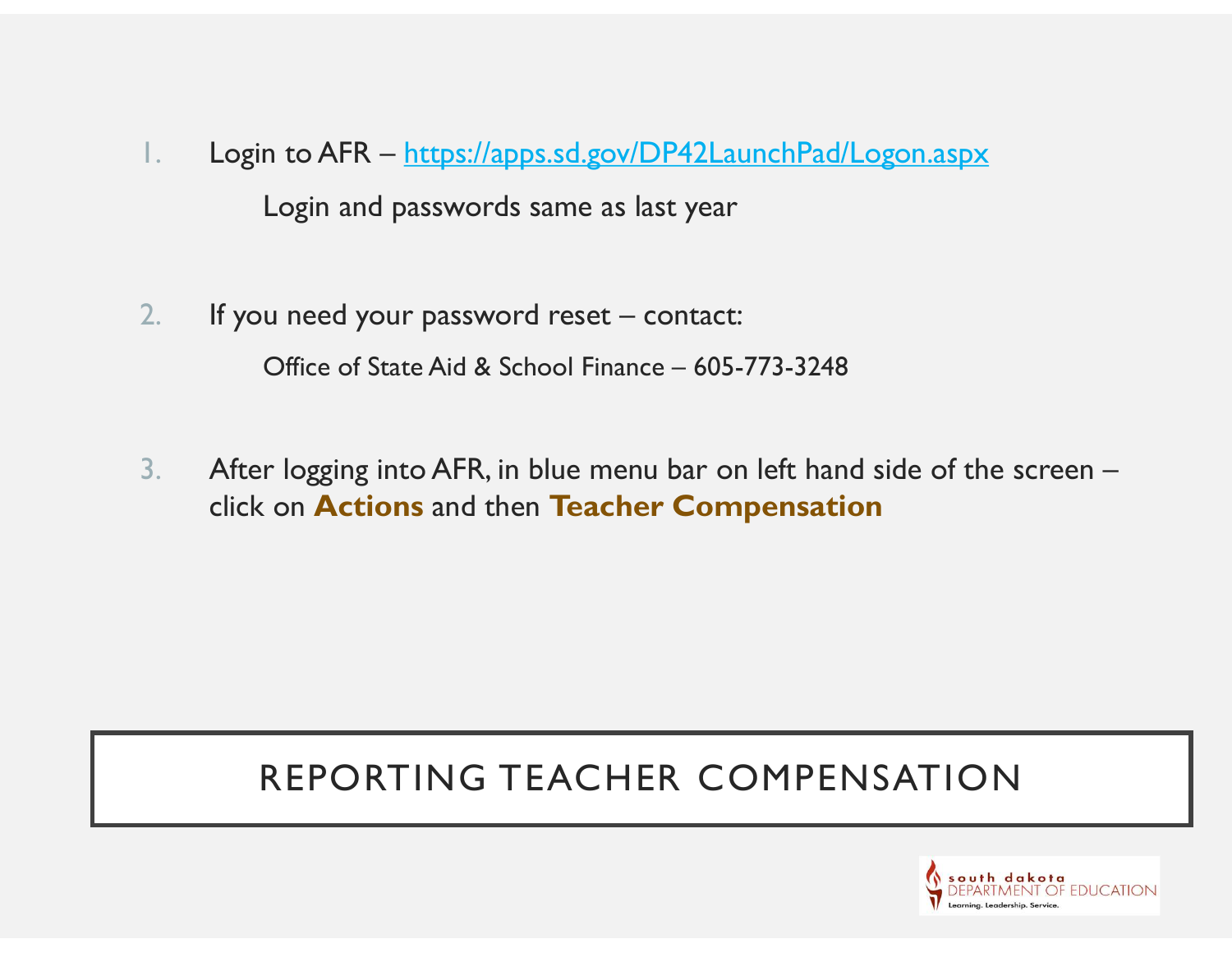Data displayed has been uploaded for your district based on information entered for teachers in the Personnel Record Form (PRF) database for school year 2021-2022.

There are 2 ways to complete the Teacher Compensation data reporting:

- Data Edit and Entry of Compensation Data
- Uploading File of Teacher Compensation Data

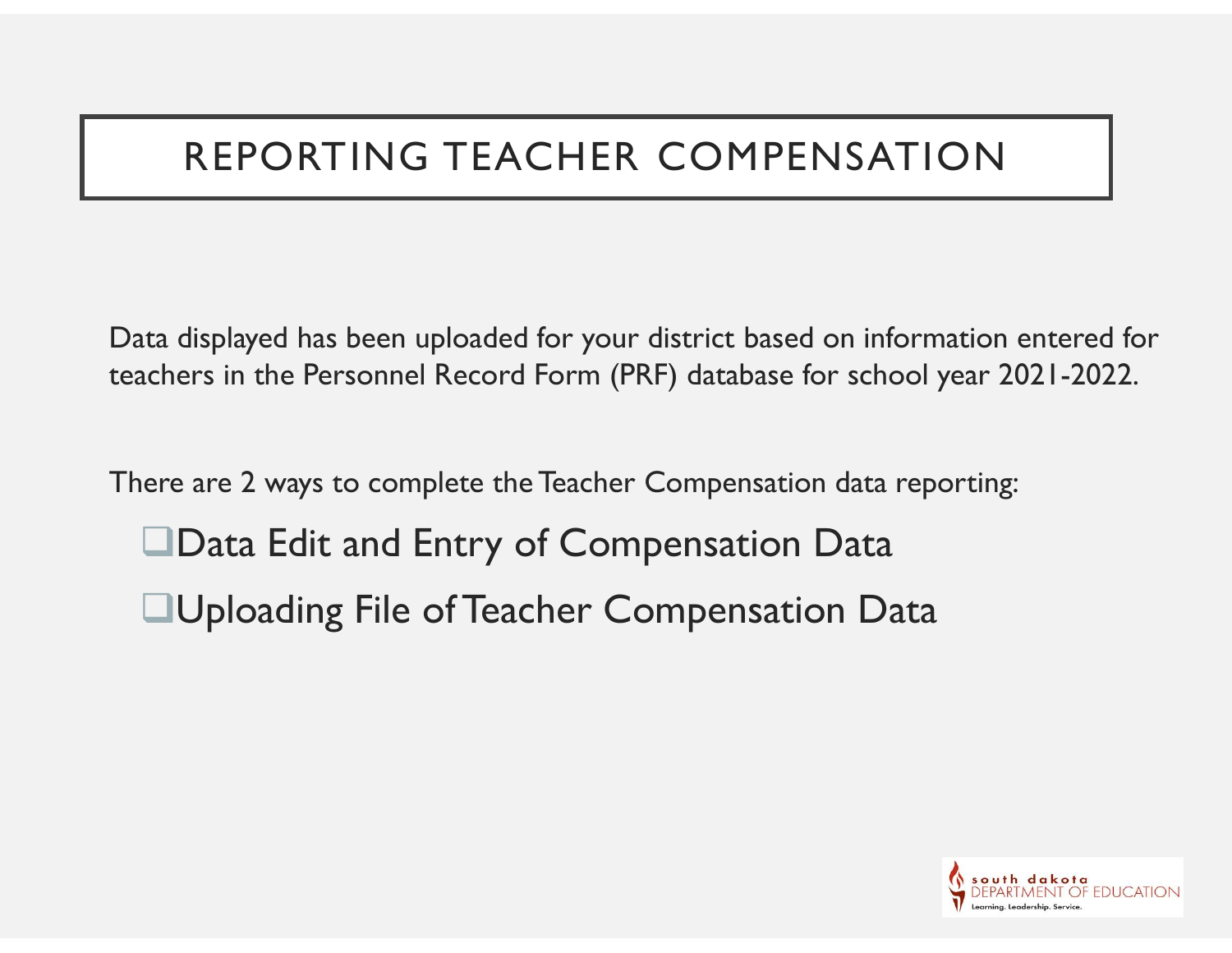#### DATA ENTRY OF TEACHER COMPENSATION:

- **If you choose to enter the benefit costs for each teacher click on the paper and pencil icon at the start of each line.** pencil icon at the start of each line. [
- The curser will highlight the Total Benefits data field and you may enter the cost of benefits for that teacher and press enter. The record will be saved when the enter key is pressed. pencil icon at the start of each line.<br>
The curser will highlight the Total Benefits data field and you may v<br>
benefits for that teacher and press enter. The record will be saved<br>
key is pressed.<br>
• Enter benefit costs or
	- Enter benefit costs or contract salary in whole dollar values **no cents!**
- To continue to the next record, click on the paper and pencil icon and again -

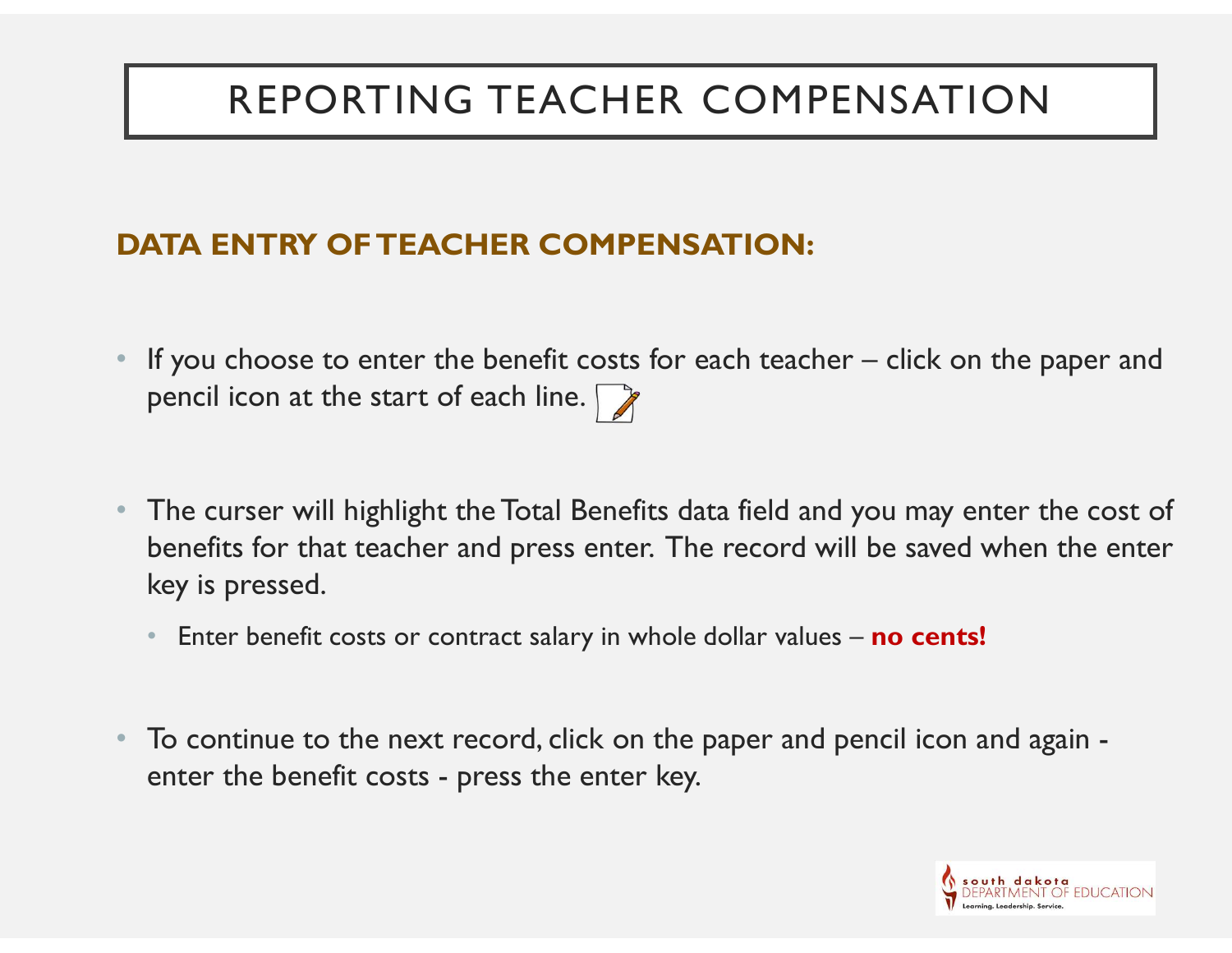- **EPORTING TEACHER COMPENSATION**<br>• If a teacher should be removed click on the wastebasket at the beginning<br>of the line.<br>• The program has a safeguard and will ask you confirm that you want to delete the<br>data for this tea of the line.
	- The program has a safeguard and will ask you confirm that you want to delete the data for this teacher.
- Why may a teacher need to be removed?
- If a teacher should be removed click on the wastebasket at the beginning<br>
 The program has a safeguard and will ask you confirm that you want to delete the<br>
 The program has a safeguard and will ask you confirm that has a contract should be reporting the teacher. The district with which the teacher is shared should NOT report this teacher. If you don't issue a W2 for a If a teacher should be removed – click on the wastebasket at the beginning<br>
• The program has a safeguard and will ask you confirm that you want to delete the<br>
data for this teacher.<br>
• If sharing a teacher reed to be remo data for this teacher.<br>
• If sharing a teacher need to be removed?<br>
• If sharing a teacher with another district – only the district in which the teacher<br>
has a contract should be reporting the teacher. The district with w
	- does not have a contract but is rather paid a daily rate and no benefits are offered this teacher.
	- collection.
	- General education PK teachers should NOT be included, only K-12 teachers should be reported.

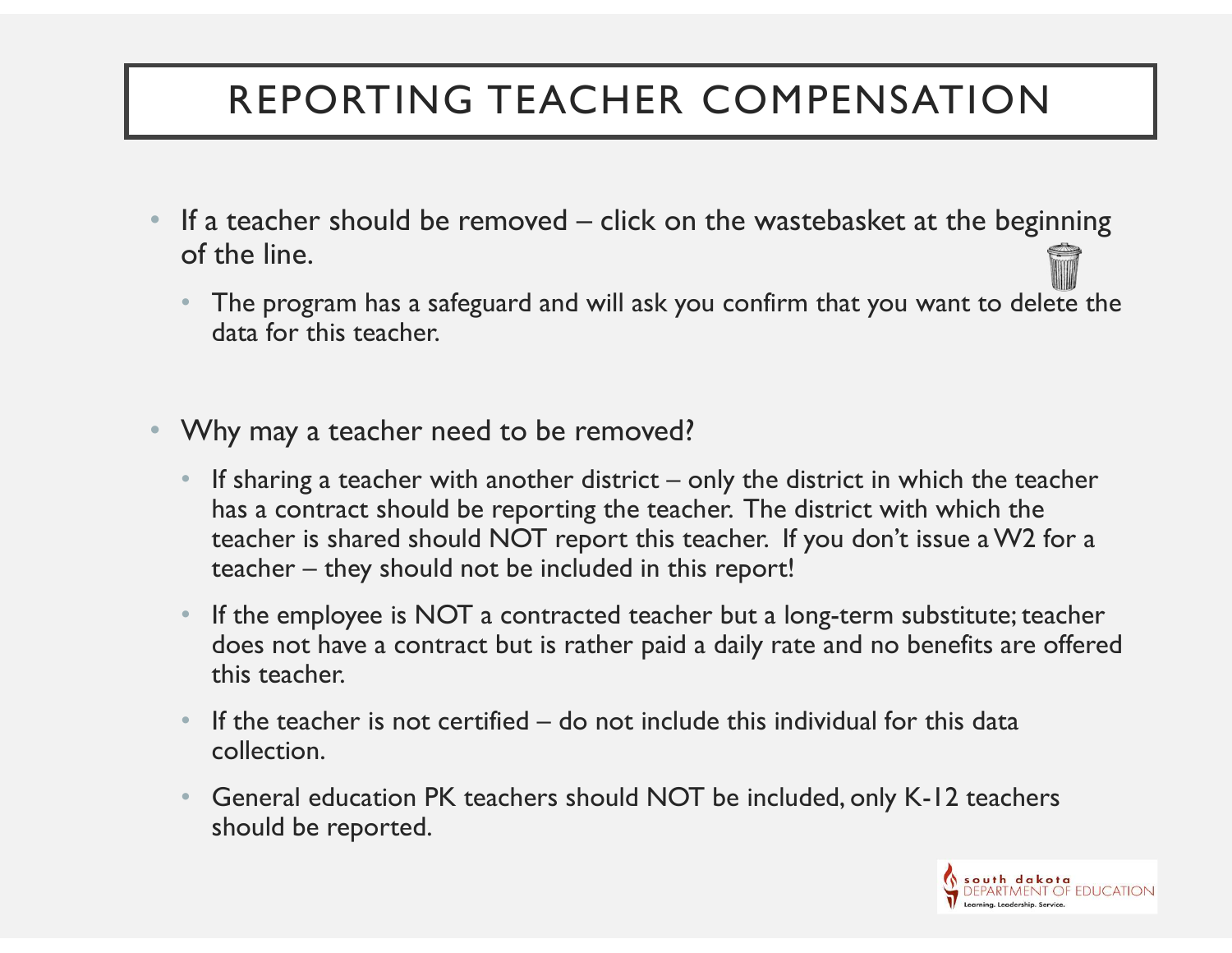- **EXECUTE ACTER COMPENSATION**<br>• If a teacher's information needs to be edited click on the paper and pencil<br>icon  $\gamma$  and click in the appropriate data field to enter the correct<br>information. When data has been entered pr icon  $\parallel \vec{A} \parallel$  and click in the appropriate data field to enter the correct information. When data has been entered press enter key and data will be saved. • If a teacher's information needs to be edited – click on the paper and pencil<br>
• If a teacher's information needs to be edited – click on the paper and pencil<br>
icon  $\beta$  and click in the appropriate data field to enter t • If a teacher's information needs to be edited – click on the paper and pencil<br>icon  $\sum$  and click in the appropriate data field to enter the correct<br>information. When data has been entered press enter key and data will
- top of the screen and enter the appropriate information.
- on the save icon at the beginning of the row.

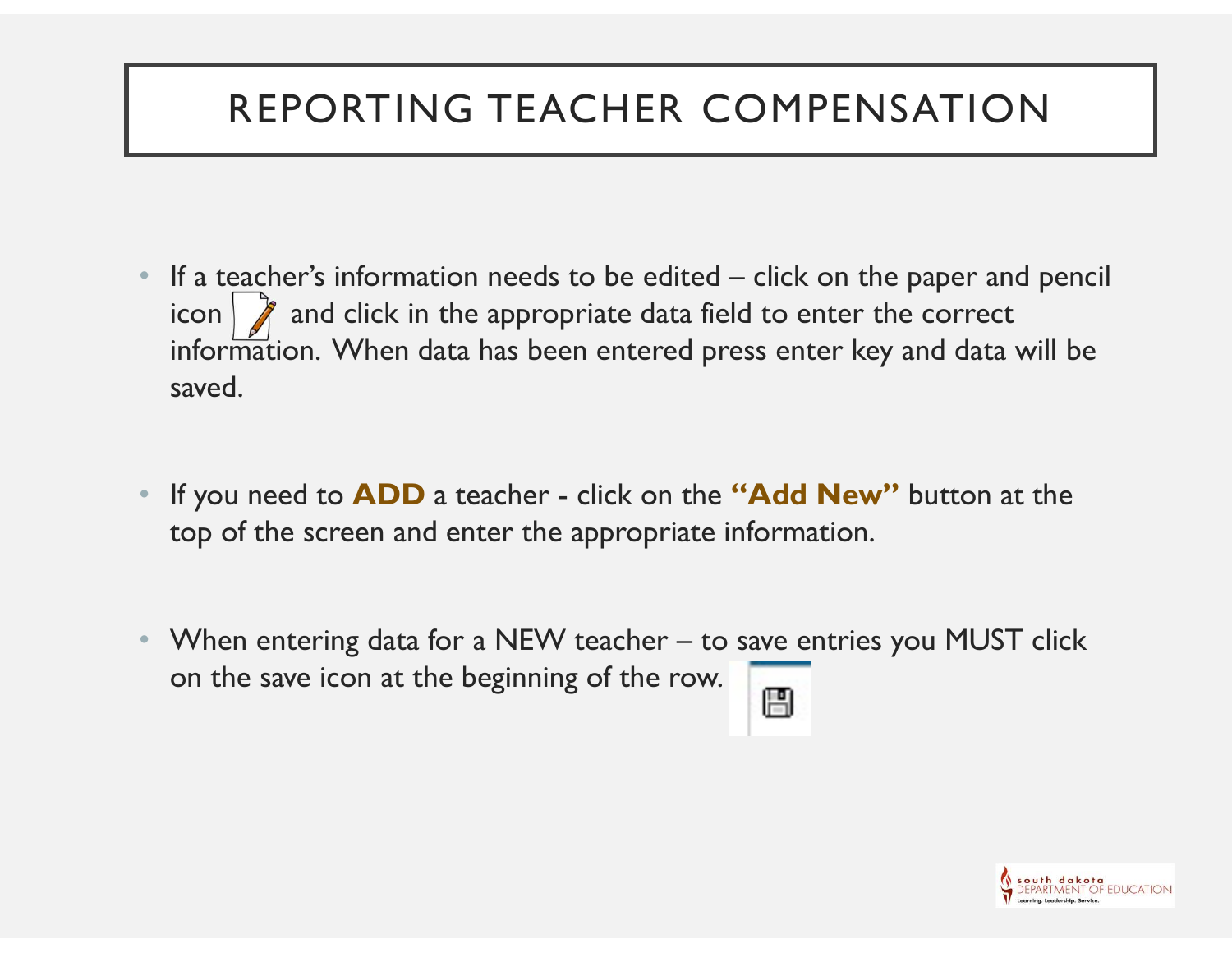|                                                                                    |                   |            |            | REPORTING TEACHER COMPENSATION                                                 |                           |                           |
|------------------------------------------------------------------------------------|-------------------|------------|------------|--------------------------------------------------------------------------------|---------------------------|---------------------------|
| encoding the data $-$                                                              |                   |            |            | If your district would like to UPLOAD the Teacher Compensation data in lieu of |                           |                           |
| <b>Teacher Compensation</b><br>Fiscal Year:<br>District:<br>Pierre 32-2<br>Add New |                   |            |            |                                                                                |                           | <b>Upload Page</b>        |
| <b>Last Name</b>                                                                   | <b>First Name</b> | <b>SSN</b> | <b>FTE</b> | <b>School Term Contract Salary</b>                                             | <b>Total Benefit Cost</b> | <b>Total Compensation</b> |

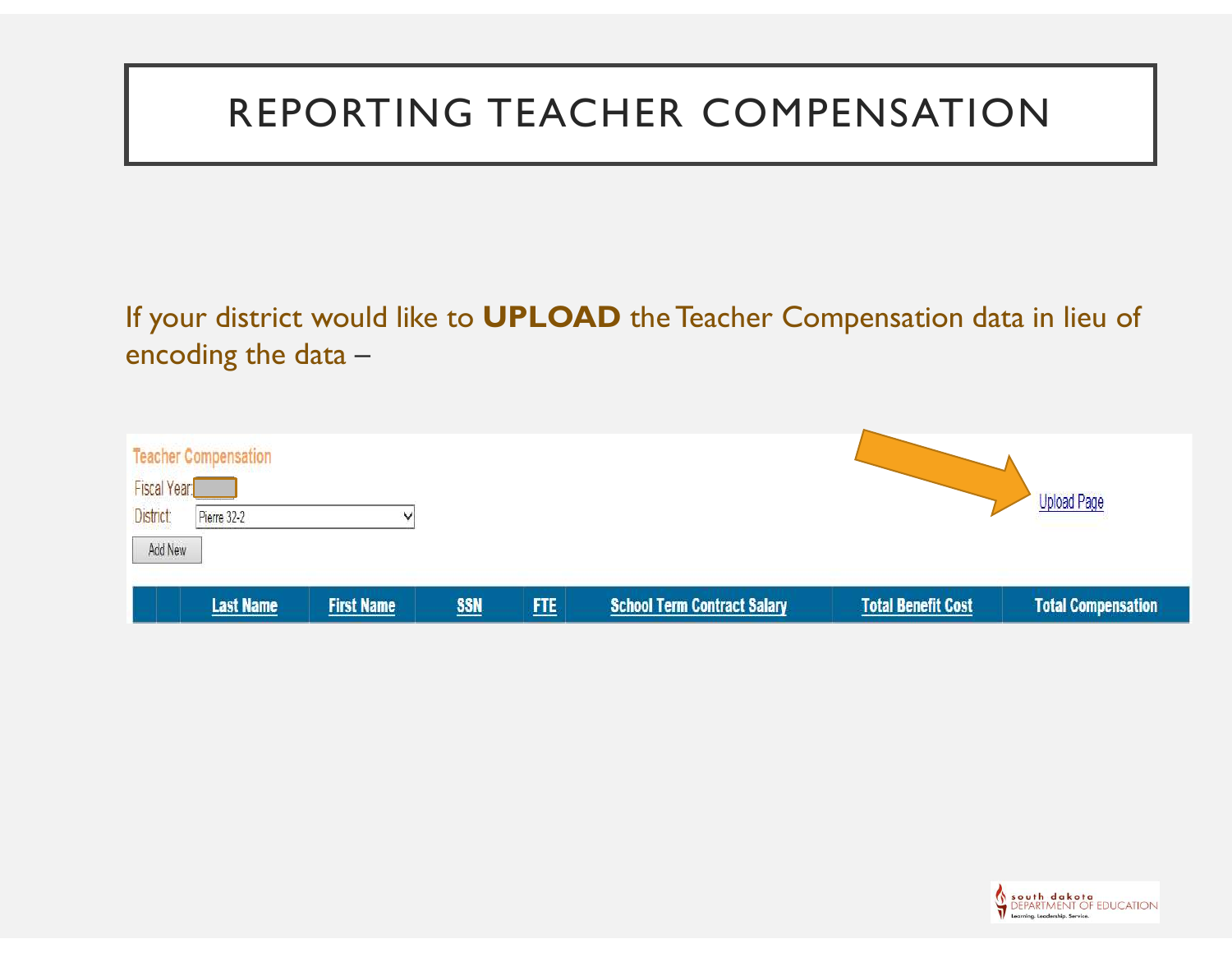• On the Upload screen you will find the "file layout" specifications (see below).

Fiscal Year - 4 positions District Number - 5 positions Last Name - 60 positions First Name - 60 positions SSN - 9 positions FTE - maximum 4 total positions; 2 decimals Contract Salary - maximum 7 total positions; no decimals Total Benefit Cost - maximum 7 total positions; no decimals

> No dollar signs, no cents and no commas

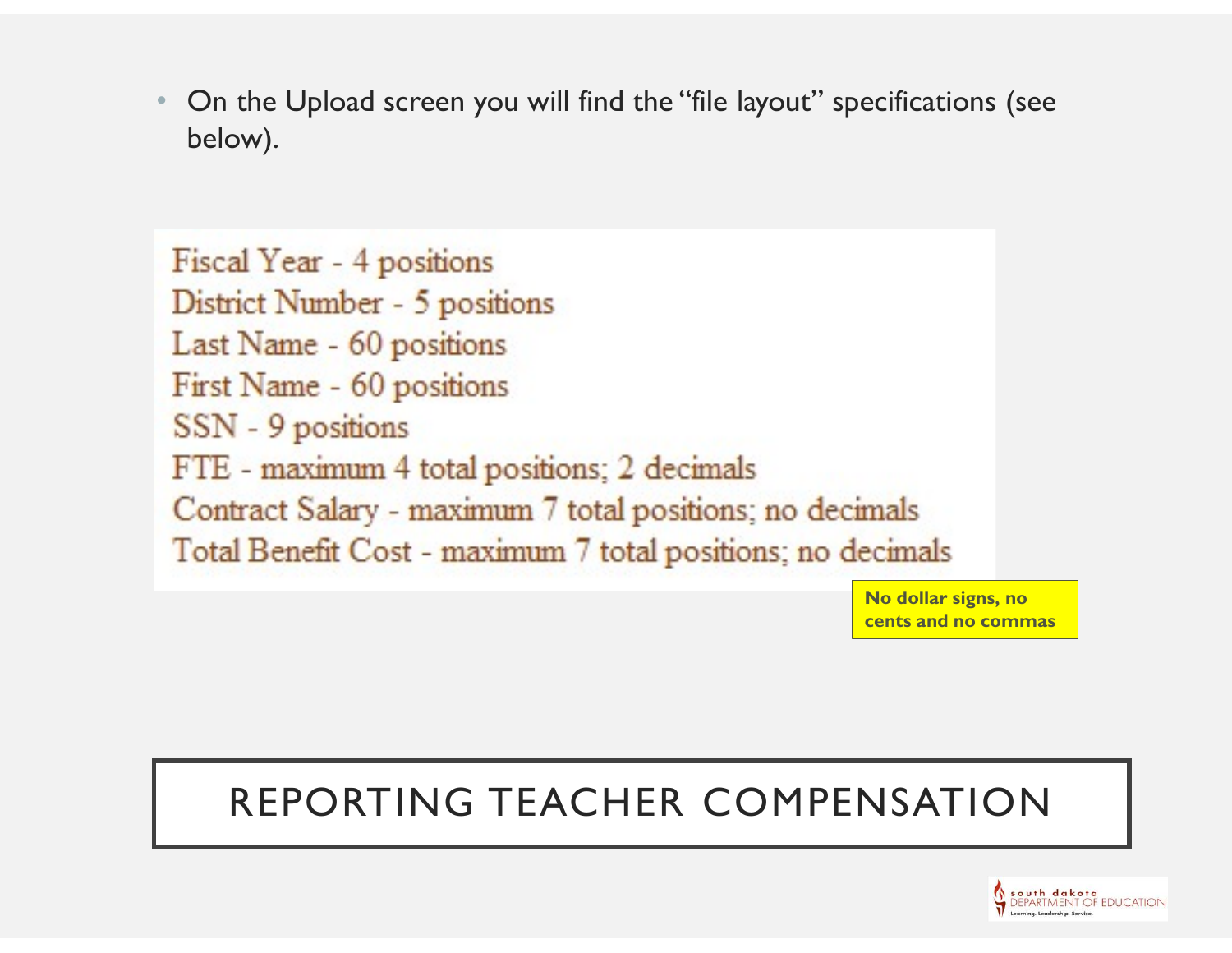- A district may create their own file OR may export the data uploaded by DOE and enter the benefit costs on a spreadsheet and then reupload. • A district may create their own file OR may export the data uploaded<br>by DOE and enter the benefit costs on a spreadsheet and then re-<br>upload.<br>• **IMPORTANT: Data files uploaded**<br>should be saved in a .csv format<br>• To expor A district may create their own file OR may export the data uploade<br>by DOE and enter the benefit costs on a spreadsheet and then re-<br>upload.<br>**• IMPORTANT: Data files uploaded**<br>**should be saved in a .csv format**<br>To export t
	- IMPORTANT: Data files uploaded should be saved in a .csv format
- then chose report group "District". From the list of report options

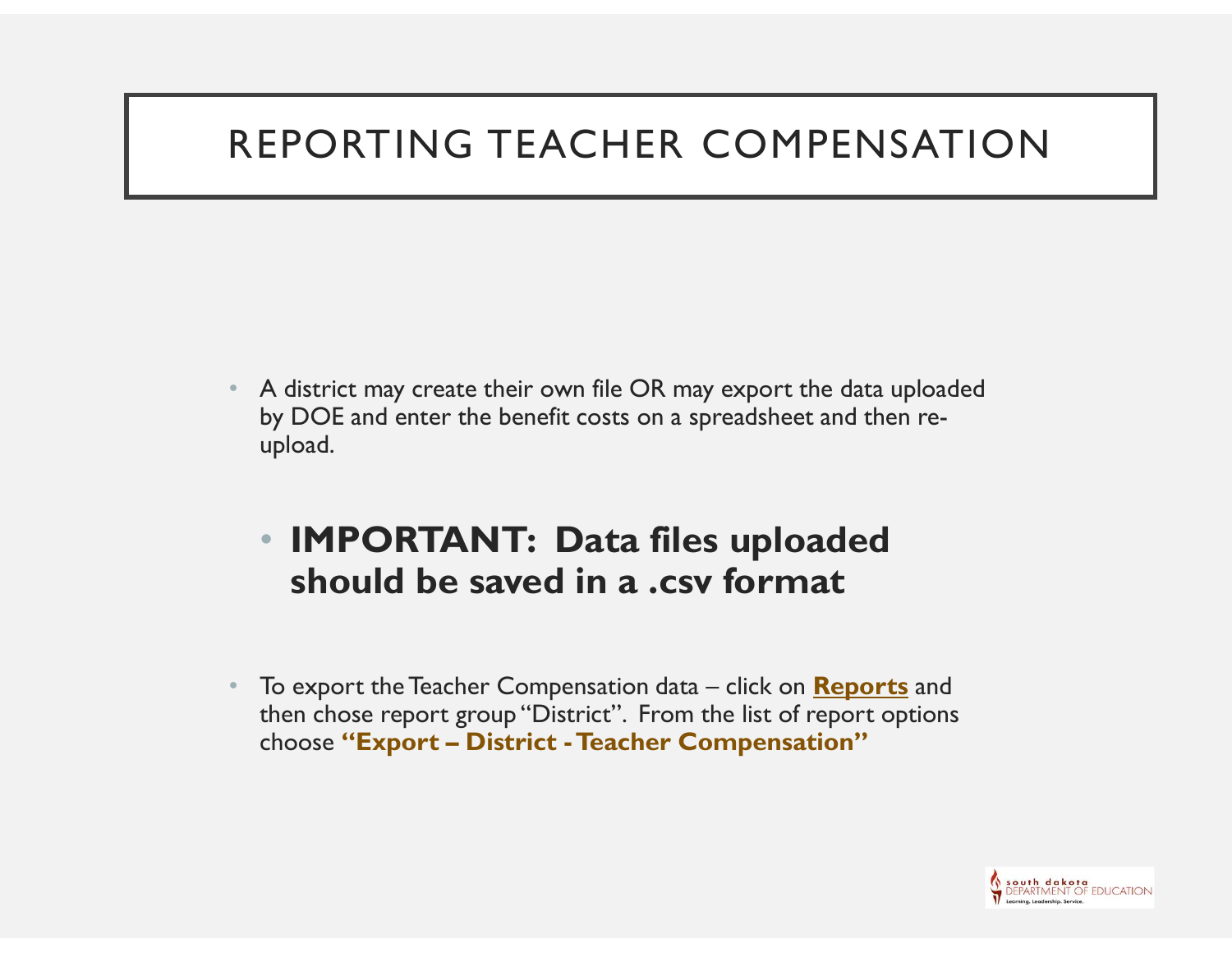# REPORTING TEACHER COMPENSATION 1)<br>
1) On blue menu bar – click on Reports<br>
2) Choose Report Group – District<br>
1) Click on Export – District – Teacher Compensation 2)<br> **EPORTING TEACHER COMPENSAT**<br>
2) On blue menu bar – click on **Reports**<br>
2) Choose Report Group – District<br>
2) Click on Export – District – Teacher Compensation<br>
4) Choose to view the report in "Crystal" format (click o 3)<br>3) Click on Export – District – Teacher Compensation Data<br>3) Choose Report Group – District<br>3) Click on Export – District – Teacher Compensation<br>3) Click on Export – District – Teacher Compensation<br>5) Click on "View Rep

Steps to Export Teacher Compensation Data….

- 
- 
- 
- 4) Choose to view the report in "Crystal" format (click on radio button) 10 Export Teacher Compensation Data....<br>
1) On blue menu bar – click on **Reports**<br>
2) Choose Report Group – District<br>
3) Click on Export – District – Teacher Compensation<br>
4) Choose to view the report in "Crystal" format (
- 5) Click on "View Report"
- 
- 1) On blue menu bar click on **Reports**<br>
2) Choose Report Group District<br>
3) Click on Export District Teacher Compensation<br>
4) Choose to view the report in "Crystal" format (click on radio button)<br>
5) Click on "View 1) On blue menu bar – click on **Reports**<br>
2) Choose **Report Group – District**<br>
2) Choose **Report Group – District**<br>
3) Click on **Export – District – Teacher Compensation**<br>
4) Choose to view the report in "Crystal" format (
- 
- 9) When asked if you want to open or save CrystalReportViewer, click on **Open**
- 10) Data should then be available in an Excel file format.
- header rows, date row at the bottom, total teacher compensation column)
- 21) Click on **Export District Teacher Compensation**<br>
21) Click on **Export District Teacher Compensation**<br>
41) Choose to view the report in "Crystal" format (click on radio button)<br>
51) Click on "View Report"<br>
61) 12) Choose to view the report in "**Crystal**" format (click on radio button)<br>
13) Click on "**View Report**"<br>
16) In upper left hand side of the screen, choose<br>
17) In export box --- change file format to -- **Microsoft Excel** Note: Upload file should be saved in a .csv format.

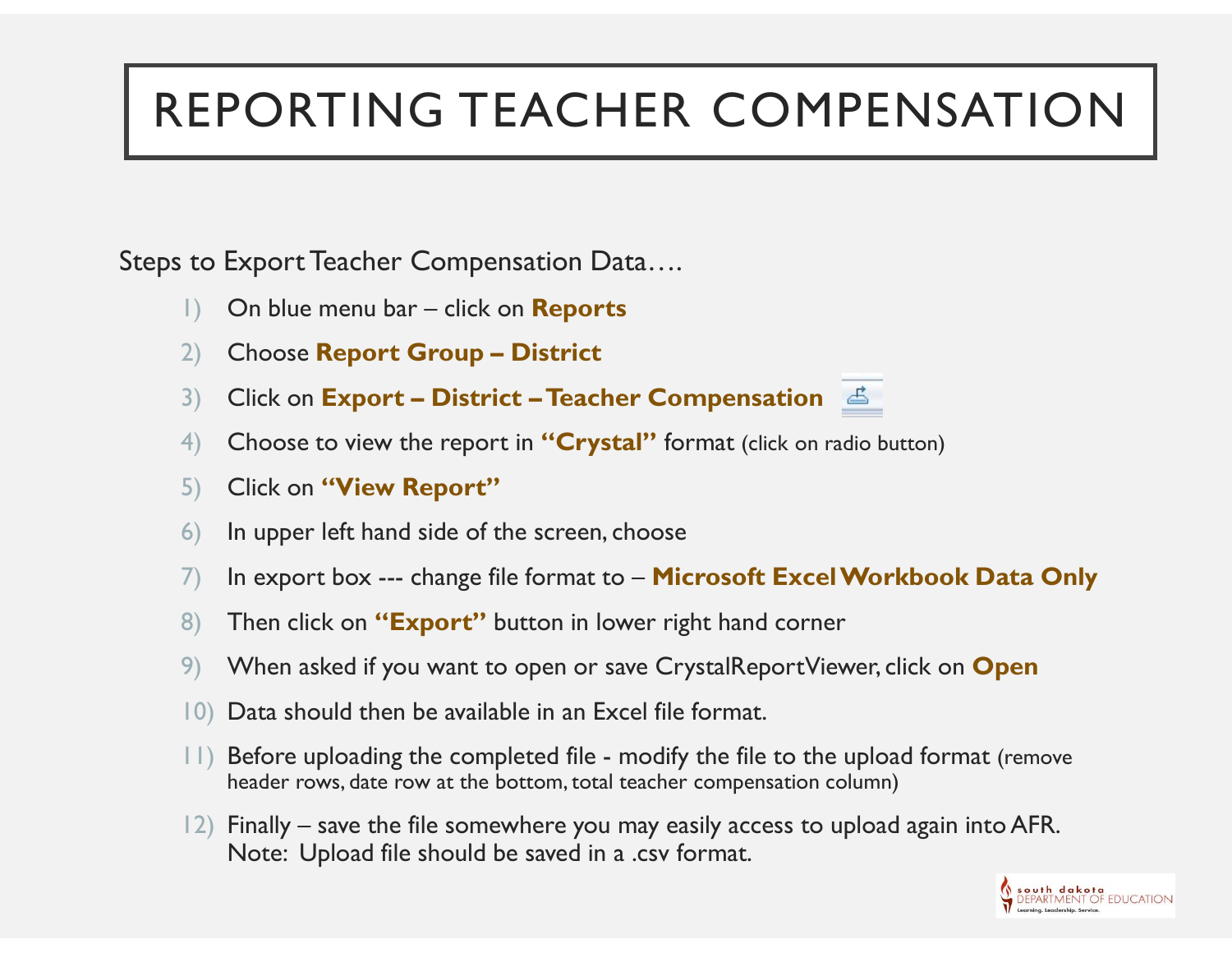Steps to Upload Teacher Compensation file

- 1) Click on **Browse**
- 2) Choose the .csv file to upload and click on **Open**
- 3) Click on Upload File
- 4) If there are No Errors in the file, Click on Import Records

| <b>Teacher Compensation Upload</b>                                   |                                      |
|----------------------------------------------------------------------|--------------------------------------|
| Fiscal Year:<br>Browse                                               | View File Layout View Upload History |
| Upload File<br>Total number of rows read: 175<br>Number of errors: 0 | <b>Import Records</b>                |
|                                                                      | Close                                |

5) After all data has been reviewed enter the Submitted By information (name) and check the Editing Complete Box to finalize your submission of the FY2022 Teacher Compensation data.

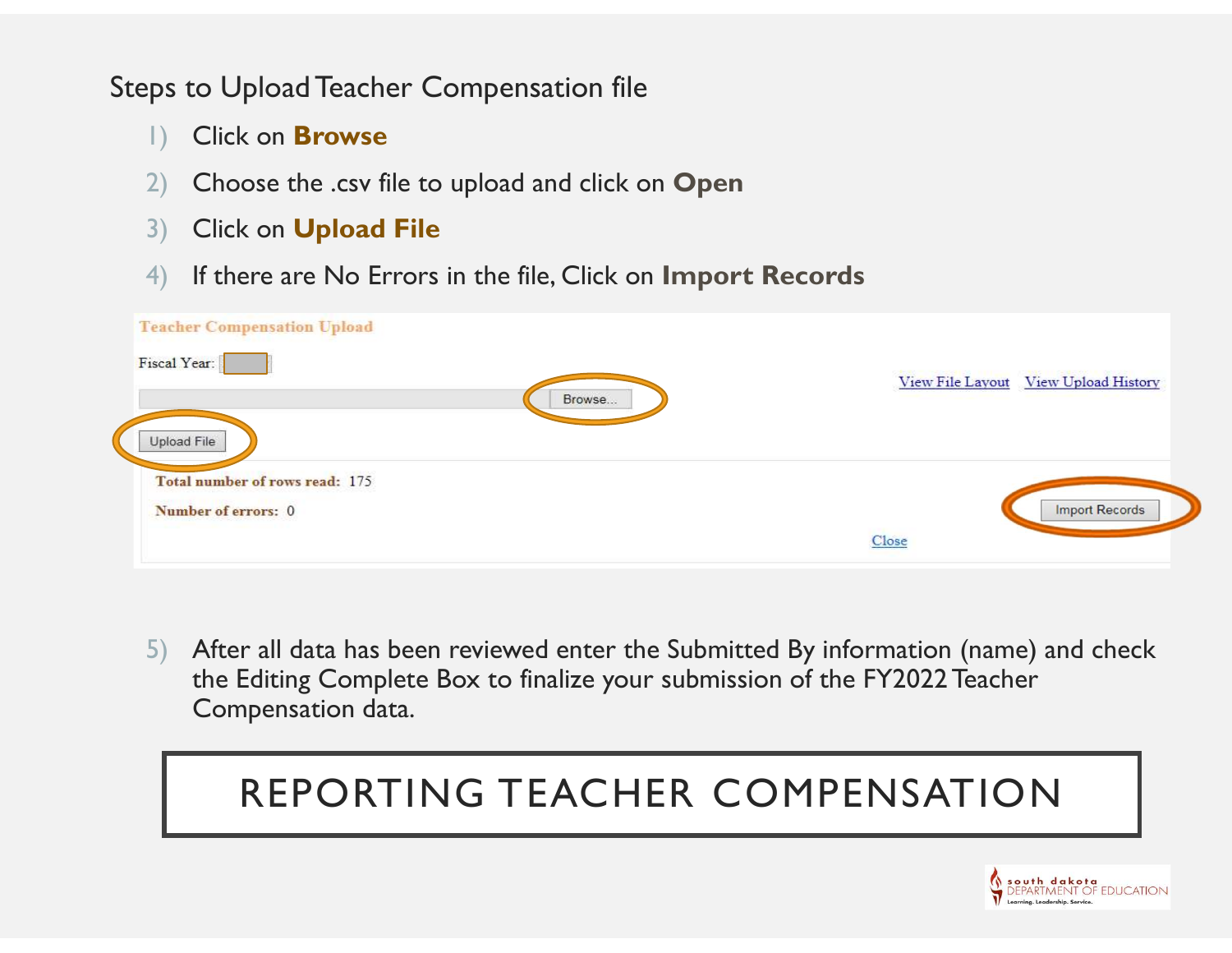• When all data has been completed and reviewed enter the Submitted By information (name) and check the Editing Complete box to finalize your submission of the FY2022 Teacher Compensation data.

| Submitted By |                    |  |
|--------------|--------------------|--|
|              | □ Editing Complete |  |

• No additional editing of the Teacher Compensation Data can be done after the Editing Complete Box has been checked.

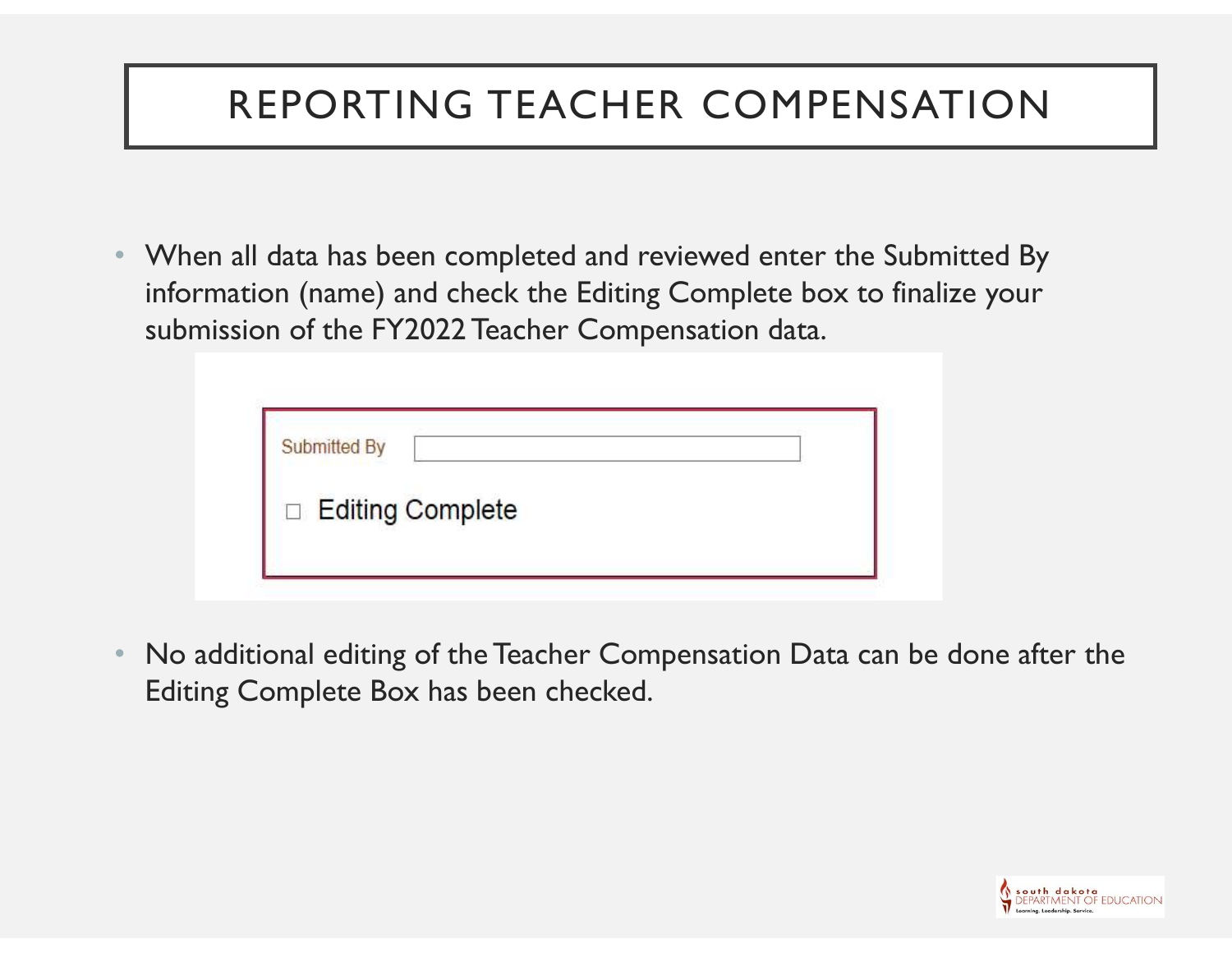#### Accessing the Teacher Compensation Waiver Form

- Accessing the Teacher Compensation Waiver Form<br>• By October 7th all districts will be notified of their Teacher<br>• Compensation Accountability status.<br>• By October 14th a TC waiver form will be posted and accessible for Compensation Accountability status.
- Frank of the Machen Compensation Waiver Form<br>• By October 7th all districts will be notified of their Teacher<br>• Compensation Accountability status.<br>• By October 14th a TC waiver form will be posted and accessible for<br>• Wai districts to use.
- Waiver form and all supporting documentation must be submitted to DOE by November 3rd.

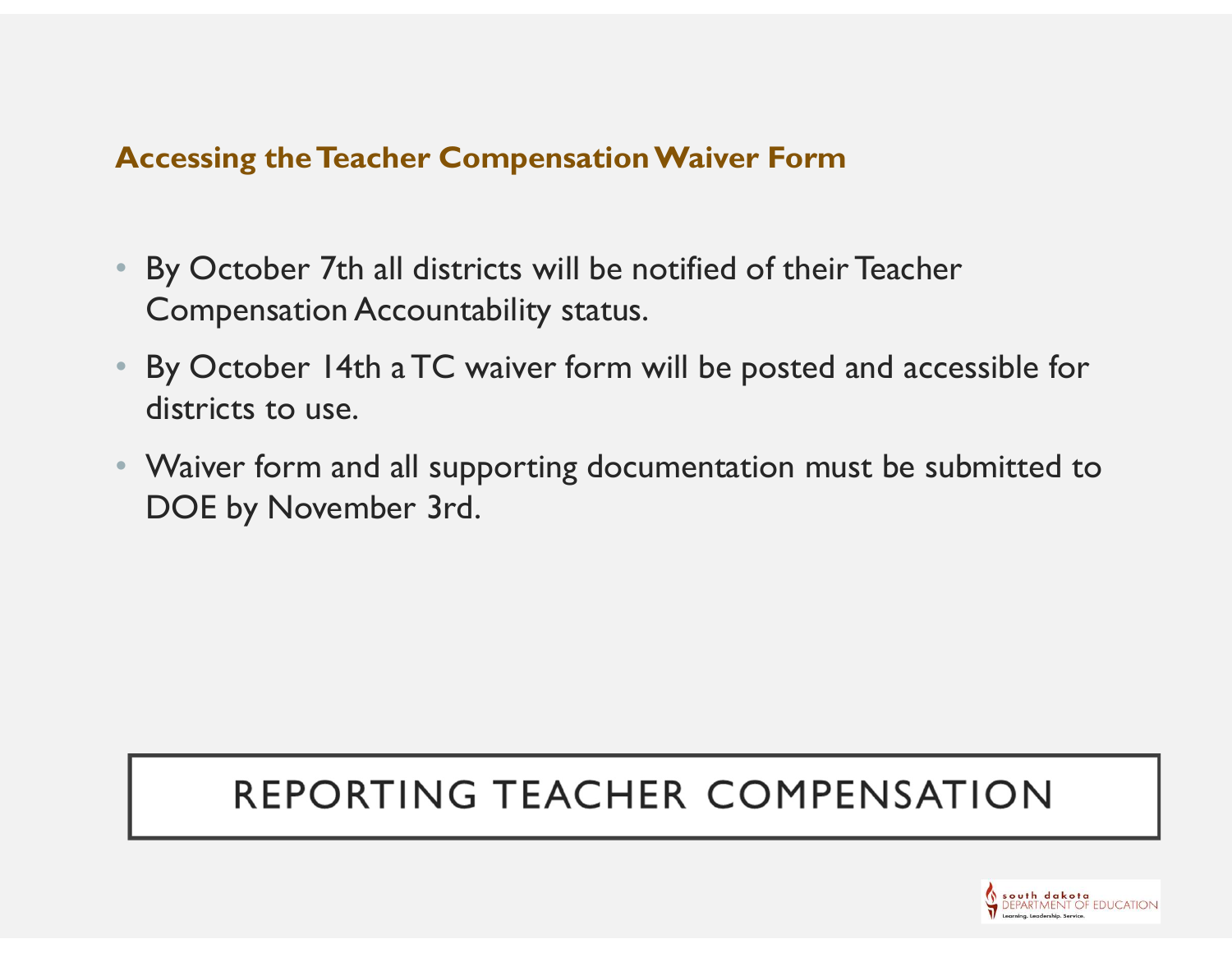There are other report options available to print. Reports such as:

- Report –Teacher Compensation
- Report –Teacher Compensation Comparison
- Report –Teacher Compensation Current Year/Prior Year
- Fhere are other report options available to print. Reports such as:<br>
 Report Teacher Compensation<br>
 Report Teacher Compensation Comparison<br>
 Report Teacher Compensation Current Year/Prior Year<br>
 Report District reported for all teachers and will also include the summary data such as total FTE, total compensation, average teacher salary and average teacher compensation.

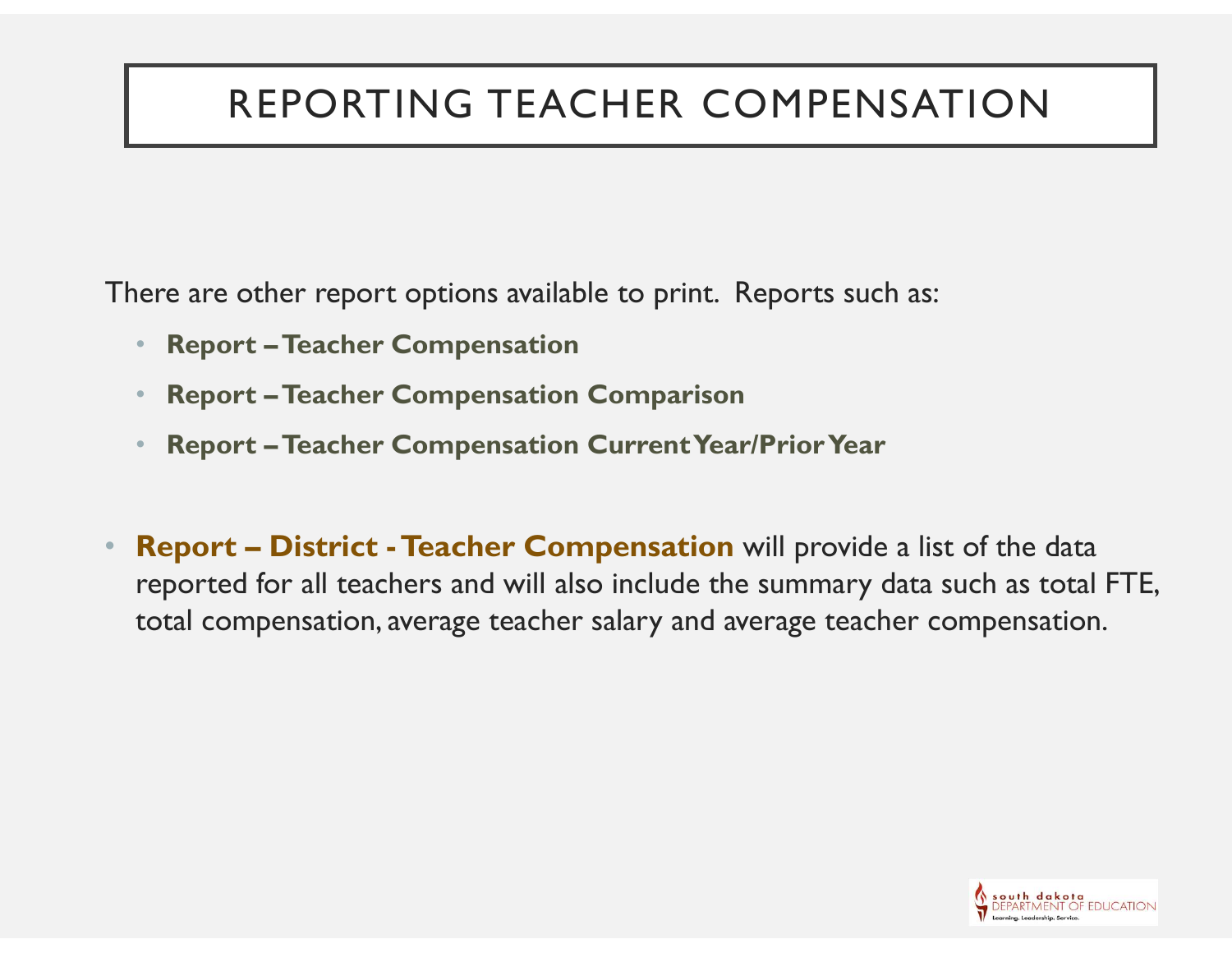#### • Report –Teacher Compensation Comparison

- This report will provide a "comparison" of data reported here and data reported in PRF.
- If there are any differences:
	- **Row starting with "District:"** the data reported in Teacher Compensation does not match PRF reported data.
		- This may happen if a teacher was not entered into PRF but is now reported in Teacher Compensation.
	- **Row starting with "State:"** the data reported in PRF does not match or is missing from the Teacher Compensation reported data.
- **This may identify a teacher that is reported in PRF but not included in Teacher** Compensation. Good example may be a shared teacher, long-term substitute re are any differences:<br>
w starting with "District:" the data reported in Teacher Compensation does<br>
t match PRF reported data.<br>
This may happen if a teacher was not entered into PRF but is now reported in<br>
Teacher Compens Compensation but are needed to be entered into PRF.

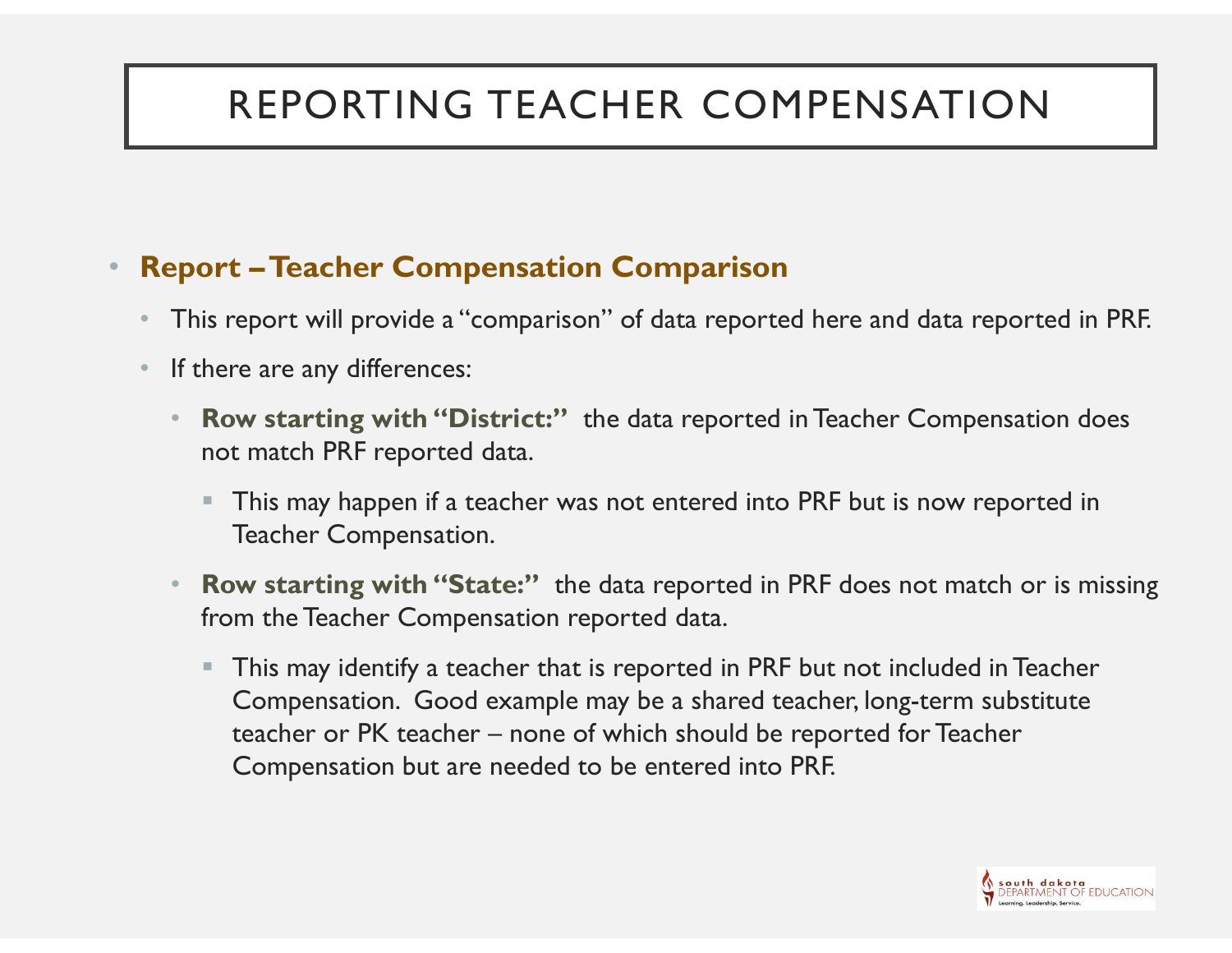• Report –Teacher Compensation Comparison PY/CY

This report will provide a list of teachers reported in FY21 to the list of teachers reported in FY22.

Districts should use the TC accountability calculator to compare FY2022 to FY2017 to ensure compliance.

https://doe.sd.gov/ofm/schoolbudget.aspx

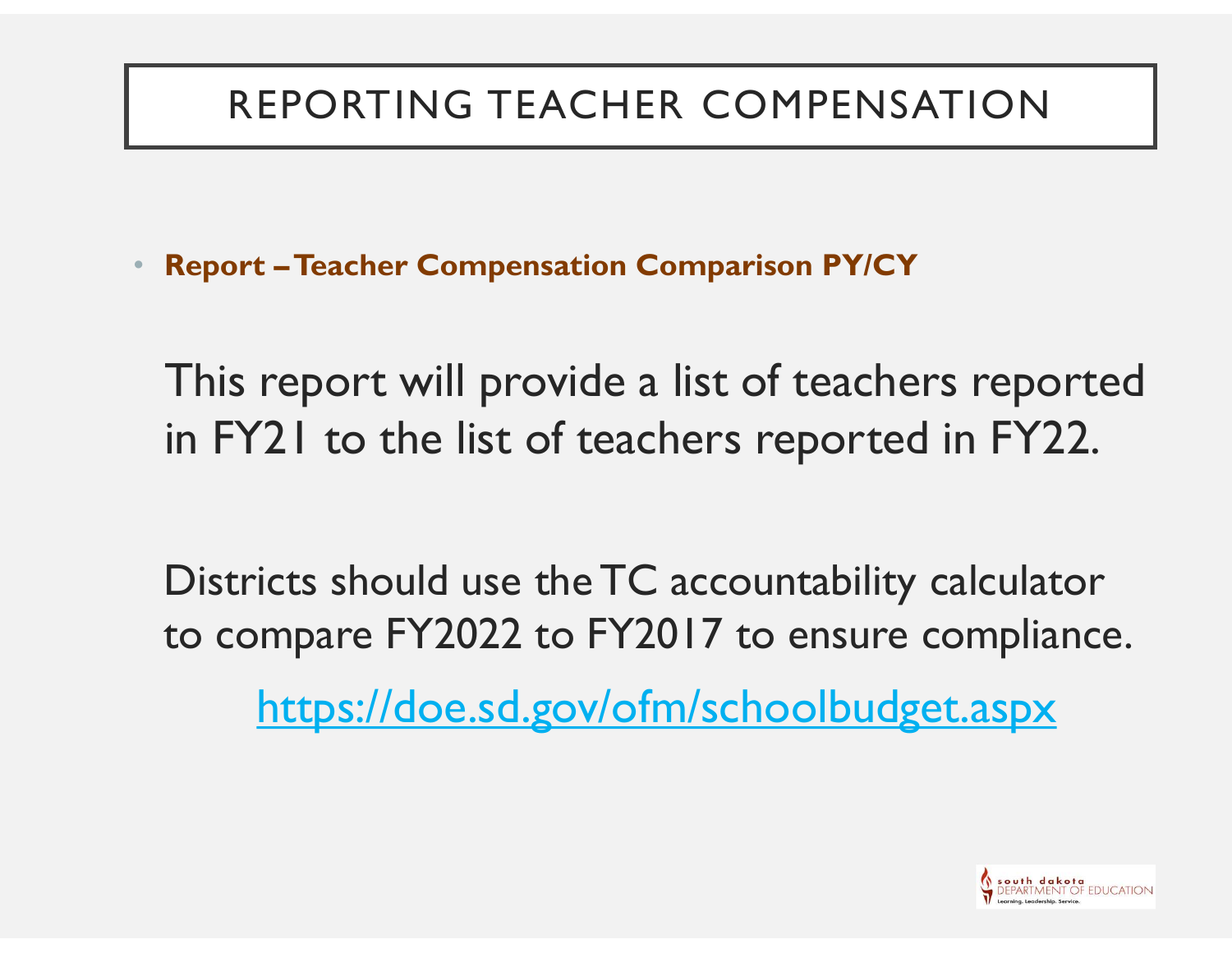## What are the Next Steps?

- DOE review of data……
- Once a district has completed their data entry or upload DOE will also run the Report-Teacher Compensation Comparison report and may contact districts for clarification of discrepancies between TC and PRF data submissions. **Vhat are the Next Steps?**<br>
DOE review of data......<br>
• Once a district has completed their data entry or upload DOE will also run the<br>
Report-Teacher Compensation Comparison report and may contact districts for<br>
darificat
	- to ensure that teacher data is valid and benefit costs as a percent of salary is reasonable.